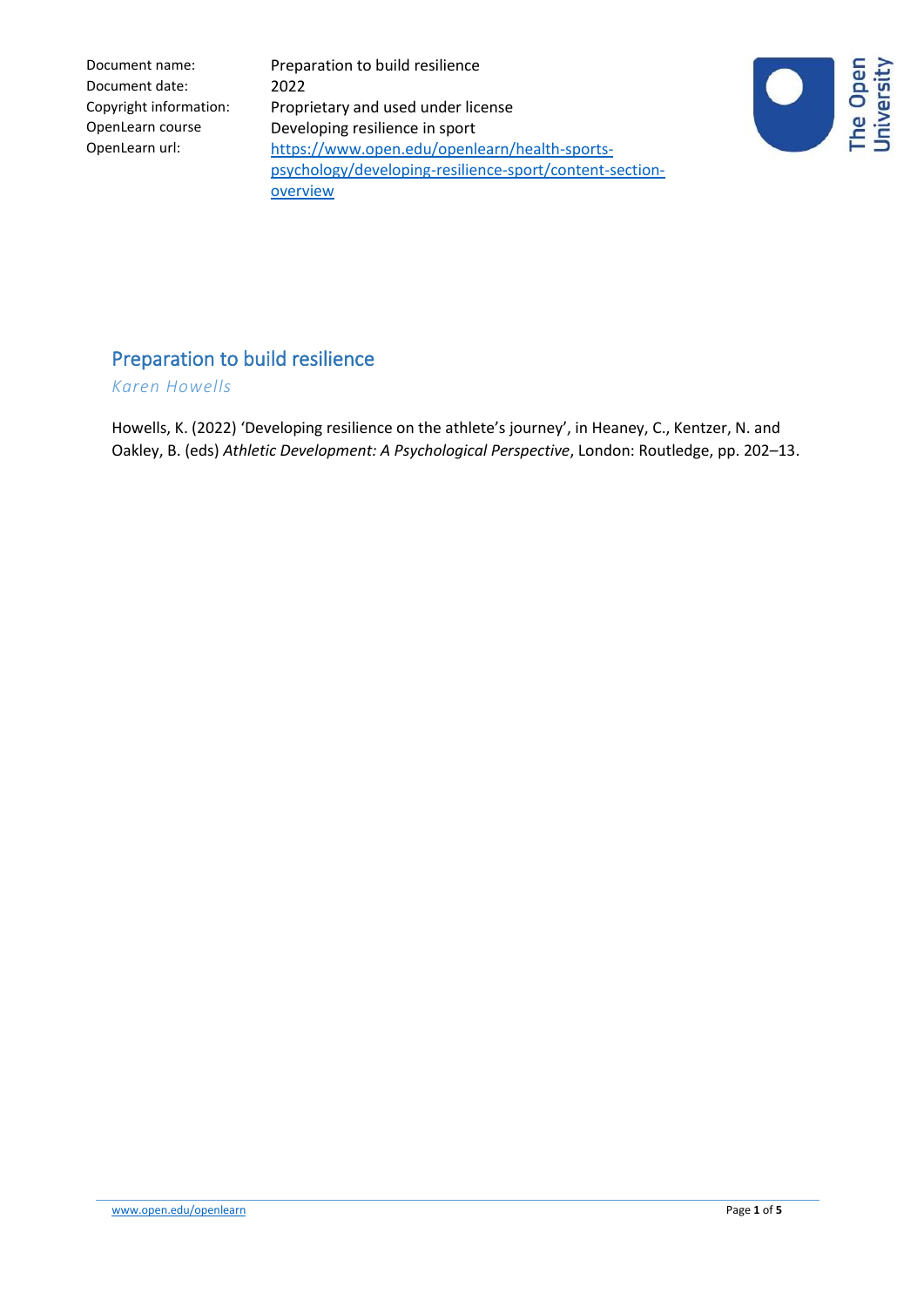Document name: Preparation to build resilience Copyright information: Proprietary and used under license OpenLearn course Developing resilience in sport OpenLearn url: [https://www.open.edu/openlearn/health-sports](https://www.open.edu/openlearn/health-sports-psychology/developing-resilience-sport/content-section-overview)[psychology/developing-resilience-sport/content-section](https://www.open.edu/openlearn/health-sports-psychology/developing-resilience-sport/content-section-overview)**[overview](https://www.open.edu/openlearn/health-sports-psychology/developing-resilience-sport/content-section-overview)** 



## Preparation to build resilience

Resilience as a positive and desirable virtue has become internalised and normalised in the public's understanding and, increasingly, practitioners and coaches have searched for ways of promoting resilience in athletes. Over the last decade there has been a burgeoning of resilience programmes developed in a multitude of contexts, such as the military (e.g., Meredith et al., 2011) and the workplace (e.g., King et al., 2016), and for a number of different purposes, such as to develop sustained performance in sport (e.g., Fletcher & Sarkar, 2016) or to manage childhood adversity (e.g., Fritz et al., 2018). However, before jumping on the proverbial bandwagon and embarking on the development of a resilience programme, coaches and practitioners should ask themselves two pertinent questions: (1) Should we aspire to facilitate resilience? and (2) What is the motivation for building resilience?

## Should We Aspire to Facilitate Resilience?

The first question may, at first sight, appear redundant; the development of resilience is intuitively both positive and protective, and may therefore be an attractive proposition for practitioners who aspire to improve some aspect of athletes' lives. However, there are several issues that should be addressed before embarking on an intervention. The first issue relates to the requirement of adversity to facilitate and build resilience (D.J. Brown et al., 2020), and the second relates to the relationship that resilience has with (adversarial or posttraumatic) growth (D.J. Brown et al., 2020). In respect of the former, Howells and Wadey (2020) identified that national governing bodies, performance directors, sport science practitioners, and coaches might be enticed by the transformational qualities of the positive outcomes following experiences of adversity in sport. This is supported by research by Sarkar and Hilton (2020) who identified that elite coaches often create a challenging but supportive environment to facilitate athletes' personal and athletic progression. However, Howells and Wadey (2020) cautioned against an intrinsic belief that introducing, reinforcing, and/or perpetuating current harsh practices (cf. Cavallerio et al., 2016) into training and competition will facilitate enhanced sporting performance and thus promote certain key performance indicators (e.g., heightened podium potentials, improved positioning in medal tables).

Indeed, Kegelaers et al. (2019) warned that increasing pressure on athletes "without sufficient support in place may lead to an unrelenting environment, characterised by unhealthy outcomes such as conflicts, unhealthy competition, blaming, and little attention for mental well-being" (n.p.). In respect of the second issue regarding the relationship with growth, in addressing the similarities and differences between thriving, resilience, and growth, D.J. Brown et al. (2020) identified that resilience may prevent growth occurring at an individual (as opposed to a team) level. Growth occurs when an individual's assumptive world (that is, their beliefs, values, and identity) is shattered by an adversity (cf. Janoff-Bulman, 1992) that is accompanied by significant ongoing distress. Following a period of cognitive processing (e.g., reflective pondering) and disclosure, facilitated by enhanced social support, a higher level of functioning, including superior performance, may ensue (cf. Howells et al., 2017); this higher level of functioning is conceptualised as growth. Resilience, as a consequence of its protective qualities, may impede this process as it has the potential to impact the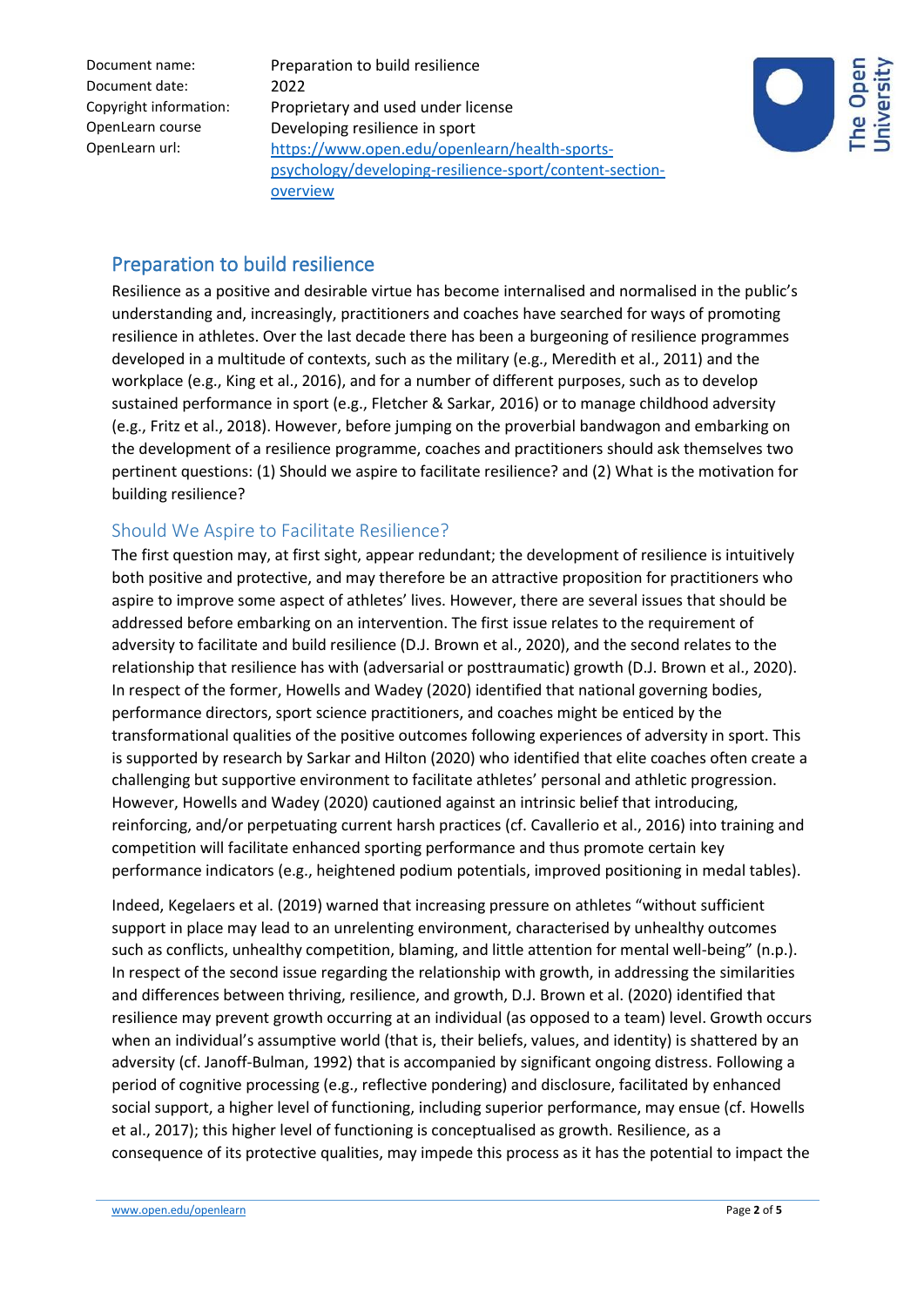Document name: Preparation to build resilience Copyright information: Proprietary and used under license OpenLearn course Developing resilience in sport OpenLearn url: [https://www.open.edu/openlearn/health-sports](https://www.open.edu/openlearn/health-sports-psychology/developing-resilience-sport/content-section-overview)[psychology/developing-resilience-sport/content-section](https://www.open.edu/openlearn/health-sports-psychology/developing-resilience-sport/content-section-overview)**[overview](https://www.open.edu/openlearn/health-sports-psychology/developing-resilience-sport/content-section-overview)** 



individual's perception of an adversity as not being sufficiently negative to involve a shattering of assumptions. Rather, the robust individual is protected from the impact of the adversity and therefore growth, with its increased level of functioning and potentially superior performance (Howells et al., 2017), does not occur. Accordingly, before embarking on an intervention to facilitate resilience, one should question whether it is ethical to introduce adversities in the form of challenges and whether resilience is preferable to growth in a particular context.

### What Is the Motivation for Building Resilience?

This second question relates to addressing a number of key issues in respect of the rationale and motivation for the aspiration to build resilience. Before embarking on a systematic (or otherwise) approach to developing resilience, a number of key issues should be addressed. Firstly, Fletcher and Sarkar (2016) emphasise that resilience training is not a panacea for all mental health or performance problems and that any programme should be part of a larger holistic programme of psychosocial support to develop well-adjusted performers. Secondly, coaches and practitioners need to be cognisant of why they are proposing such an intervention. For example, we may reflect on whether the goal of an intervention is to enhance or deliver optimal performance or whether it is to create a shield that protects the athlete from the negative impact that adversities can have on their emotional and psychological wellbeing. Reflection on this question is an important stage in the development of an effective and timely intervention. To elaborate, Fletcher and Sarkar (2016) discuss an evidence-based approach to developing psychological resilience specifically to facilitate sustained success, and therefore the timing of an intervention is critical.

Thirdly, the decision to implement a resilience intervention or programme should be made whilst being cognisant of the dynamic psychosocial and political nuances in an organisation, for example, the extent to which an organisation is open to sport psychology support. As Bell et al. (2020) report "Overall perceptions of sport psychology [are] varied, with multiple factors impacting upon them including the use and understanding of sport psychology, as well as coaches' perceptions" (n.p.). Finally, for sport psychology practitioners, it is important that one's professional philosophies are acknowledged as this will impact of whether a resilience intervention is considered appropriate and if so, what content it will include. For example, Gonzalez et al. (2016) reported upon a number of case studies involving intervention strategies where they reported their philosophical approach as being eclectic (i.e., drawing on multiple schools of thought) and involved them using a psychological skills training (PST) model to develop resilience in athletes. Alternatively, consultants identifying with a cognitive-behavioural philosophical approach would assume that an individual's beliefs and thoughts influence their behaviour. A consultant working within this paradigm may utilise rational emotive behaviour therapy (REBT) which proposes that an "individual's beliefs (rational versus irrational beliefs) are associated with emotions and action tendencies that are divergent in their functionality (functional versus dysfunctional) towards goal achievement" (Wood et al., 2017, p. 265). To illustrate, irrational beliefs can lead to dysfunctional cognitive, emotional, and behavioural responses that can be detrimental to an individual achieving their goals. In contrast,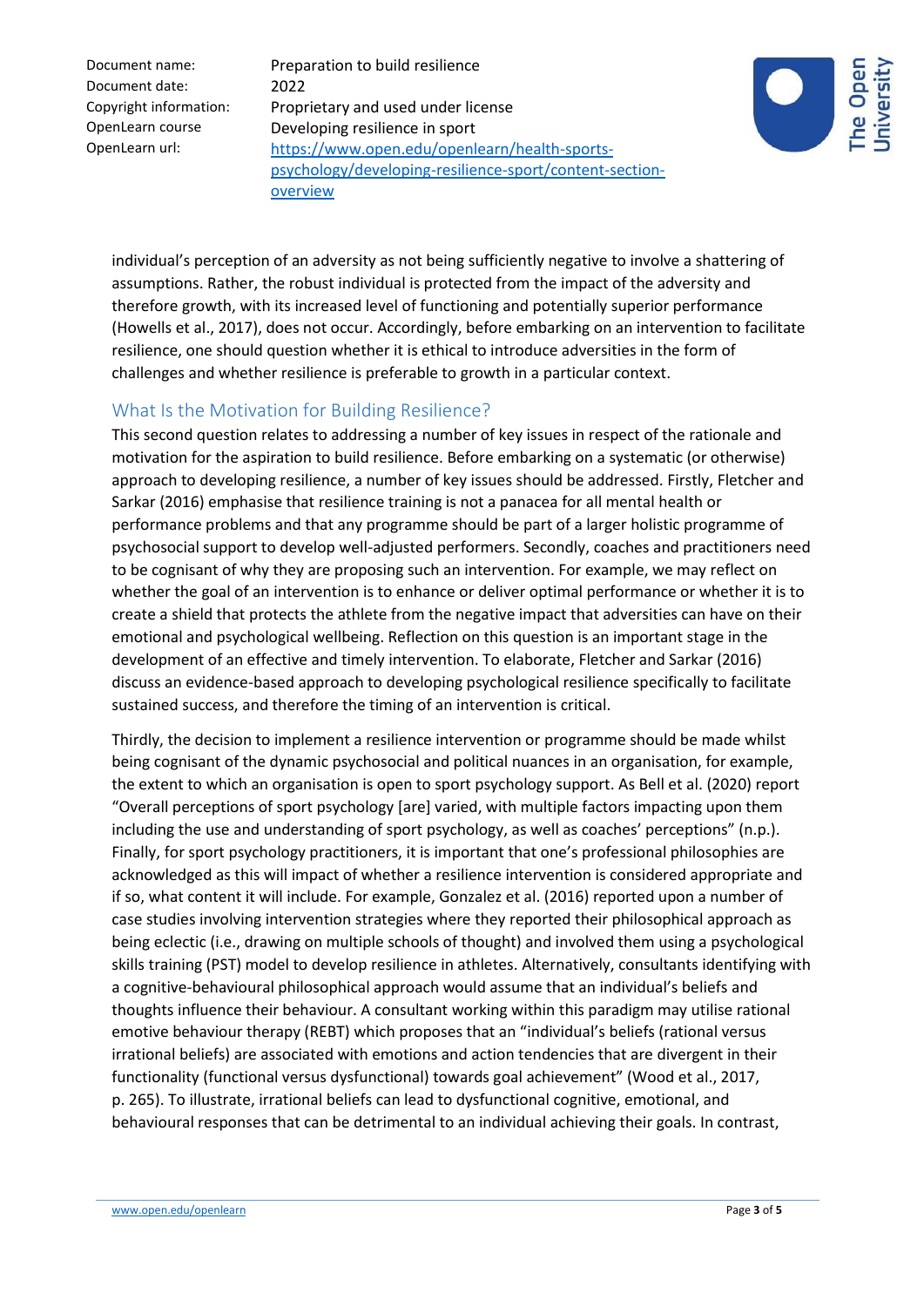Document name: Preparation to build resilience Copyright information: Proprietary and used under license OpenLearn course Developing resilience in sport OpenLearn url: [https://www.open.edu/openlearn/health-sports](https://www.open.edu/openlearn/health-sports-psychology/developing-resilience-sport/content-section-overview)[psychology/developing-resilience-sport/content-section](https://www.open.edu/openlearn/health-sports-psychology/developing-resilience-sport/content-section-overview)**[overview](https://www.open.edu/openlearn/health-sports-psychology/developing-resilience-sport/content-section-overview)** 



rational beliefs can facilitate positive functional cognitive, emotional, and behavioural responses that can help an individual to reach their goals.

#### References

Bell, A. F., Knight, C. J., Lovett, V. E., & Shearer, C. (2020). Understanding elite youth athletes' knowledge and perceptions of sport psychology. *Journal of Applied Sport Psychology*, 1–23.

Brown, D. J., Sarkar, M., & Howells, K. (2020). Growth, resilience, and thriving: A jangle fallacy? In R. Wadey, M. Day, & K. Howells (Eds.). *Growth following adversity: A mechanism to positive change in sport* (pp. 59–72). Routledge

Cavallerio, F., Wadey, R., & Wagstaff, C. R. (2016). Understanding overuse injuries in rhythmic gymnastics: A 12-month ethnographic study. *Psychology of Sport and Exercise*, 25, 100–109.

Fletcher, D., & Sarkar, M. (2016). Mental fortitude training: An evidence-based approach to developing psychological resilience for sustained success. *Journal of Sport Psychology in Action*, 7, 135–157.

Fritz, J., de Graaff, A. M., Caisley, H., Van Harmelen, A. L., & Wilkinson, P. O. (2018). A systematic review of amenable resilience factors that moderate and/or mediate the relationship between childhood adversity and mental health in young people. *Frontiers in Psychiatry*, 9, 230.

Gonzalez, S. P., Detling, N., & Galli, N. A. (2016). Case studies of developing resilience in elite sport: Applying theory to guide interventions. *Journal of Sport Psychology in Action*, 7, 158–169.

Howells, K., & Wadey, R. (2020). Nurturing growth in the aftermath of adversity: A narrative review of evidence-based practice. In R. Wadey, M. Day, & K. Howells (Eds.). *Growth following adversity: A mechanism to positive change in sport* (pp. 219–234). Routledge.

Howells, K., Sarkar, M., & Fletcher, D. (2017). Can athletes benefit from difficulty? A systematic review of growth following adversity in competitive sport*. Progress in Brain Research*, 117–159.

Janoff-Bulman, R. (1992). *Shattered assumptions: Towards a new psychology of trauma*. The Free Press.

Kegelaers, J., Wylleman, P., Bunigh, A., & Oudejans, R. R. (2019). A mixed methods evaluation of a pressure training intervention to develop resilience in female basketball players. *Journal of Applied Sport Psychology*.

King, D. D., Newman, A., & Luthans, F. (2016). Not if, but when we need resilience in the workplace. *Journal of Organizational Behavior*, 37, 782–786.

Meredith, L. S., Sherbourne, C. D., Gaillot, S. J., Hansell, L., Ritschard, H. V., Parker, A. M., & Wrenn, G. (2011). *Promoting psychological resilience in the US military*. Rand Health Quarterly, 1. [www.ncbi.nlm.nih.gov/pmc/articles/PMC4945176/](http://www.ncbi.nlm.nih.gov/pmc/articles/PMC4945176/)

[www.open.edu/openlearn](http://www.open.edu/openlearn) **Page 4** of **5** of  $\overline{5}$